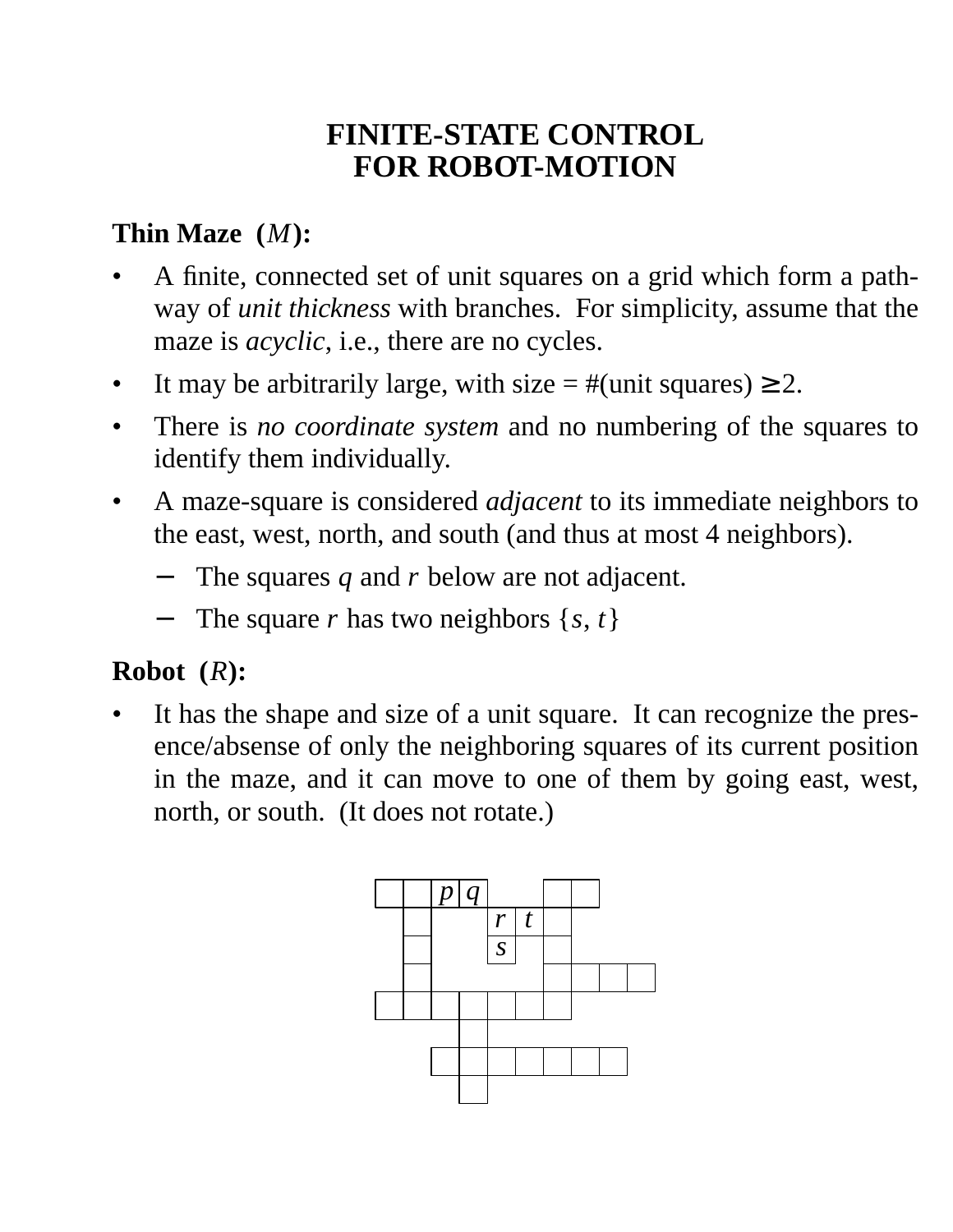# **ROBOT-MOTION CONTROL (CONTD.)**

#### **Problem.**

- Design a finite-state control (without any final-state) to direct the movements of *R* so that the following is true:
	- − For any thin maze *M* and any given initial position in *M*, *R* repeatedly traverses the whole *M*, without ever coming to a stop or being confined in a particular part of *M*.
	- − *R* does not need to know when a traversal of *M* is completed.
	- − The output of the finite-state control is the move-direction at each successive time point.

### **Input symbols:**

Each input symbol consists of a 4-tuple, which describe the presence or absence of a neighbor in the east, west, north, and south, in that order. There are  $2^4 - 1 = 15$  possible input symbols.



"−" indicates the absense of the corresponding neighbor.

- As the robot moves, the successive input symbols change depending on the thin maze *M* and the robot's motion.
	- − If *R* moves south above, the new input becomes (−, −, *n*, −).

### **Output symbols:**

The four possible direction  $\{e, w, n, s\}$  of move by  $R$ .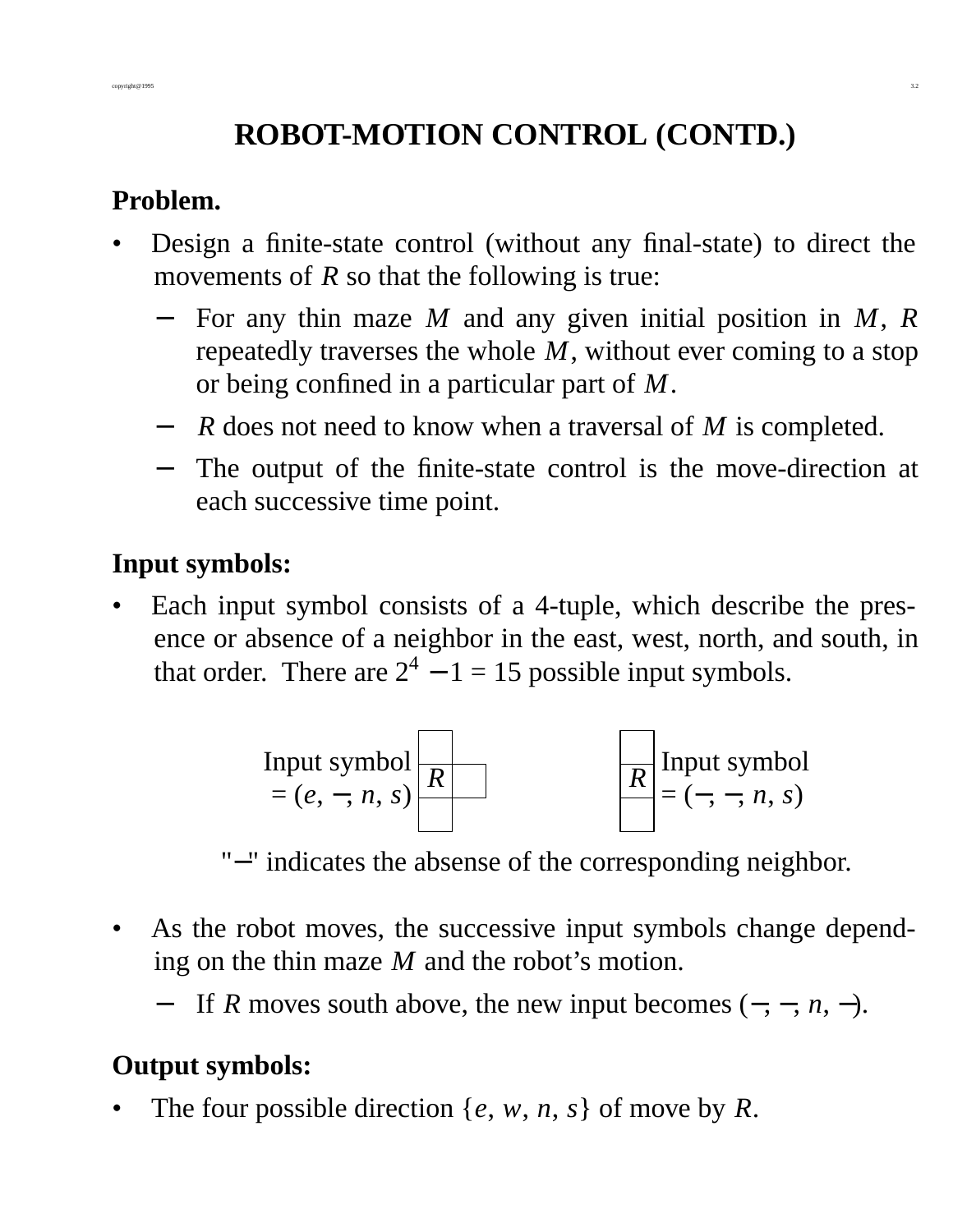### **FINITE-STATE CONTROL GIVES A SOLUTION ALGORITHM**

copyright@1995 3.3

### **Strategy to Systematically Visit All of** *M***:** Keep to the right.

- Moving around in a haphazard fashion cannot possibly help.
- Not concerned at this point about optimizing the number of moves needed for a complete traversal of *M*.



Part of the move sequence based on "Keep to the right" strategy.

### **Implementing the Strategy:**

- Need to know most *recent move-direction*; this forms the finite control-memory, i.e., the state.
- Need to choose the next move-direction among  $\{e, w, n, s\}$  based on the local knowledge of *M* at the current position of *R*.



"?"  $=$  don't care (dashed square), and shaded-square  $=$  not present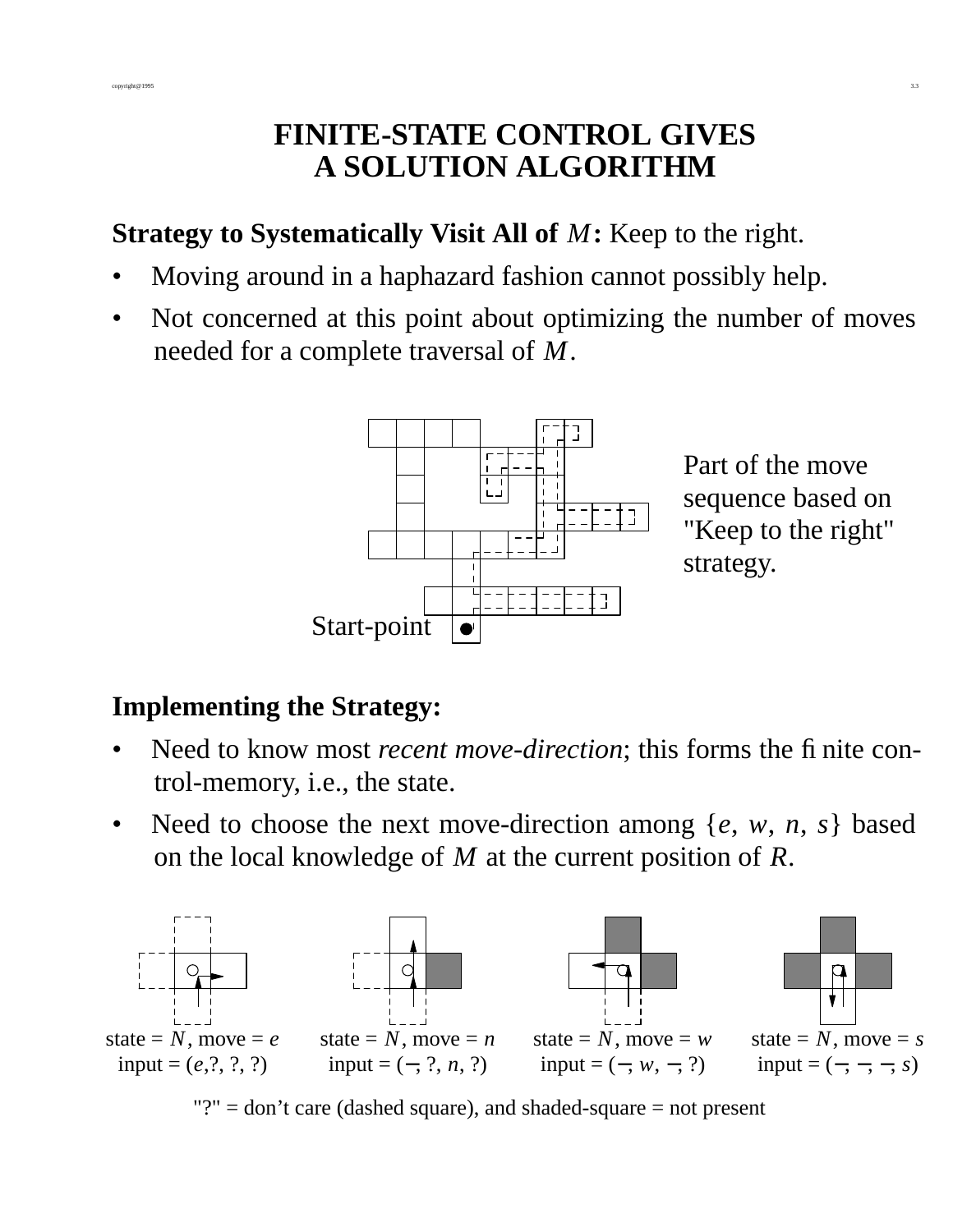### **PART OF THE STATE-DIAGRAM FOR KEEP-TO-THE-RIGHT CONTROL STRATEGY**

#### **Transitions at state** *N***:**



*N* (−,?,*n*,?)/*n*  $W = \frac{(-,w,-,?)/w}{(w)}$   $\frac{(e,?,?,?)/e}{(E-))}$ *S* (−,−,−,*s*)/*s*

Transition-label = input-symbol/move-direction.

# **Question:**

- •? Complete the state-diagram; indicate the start-state (there are no final-states because the robot never stops).
- •? Complete the partial move-sequence in the thin maze shown earlier.
- •? Prove that keep-to-the-right strategy works for all thin mazes and all start-positions. (Hint: Find a condition that holds when the robot returns for the *first time* to its initial position.
- •? Give an example to show that the keep-to-the-right strategy does not always work if the maze has thickness  $> 1$  in some places.
- •? Give another another strategy that works for all mazes and show its transition-diagram.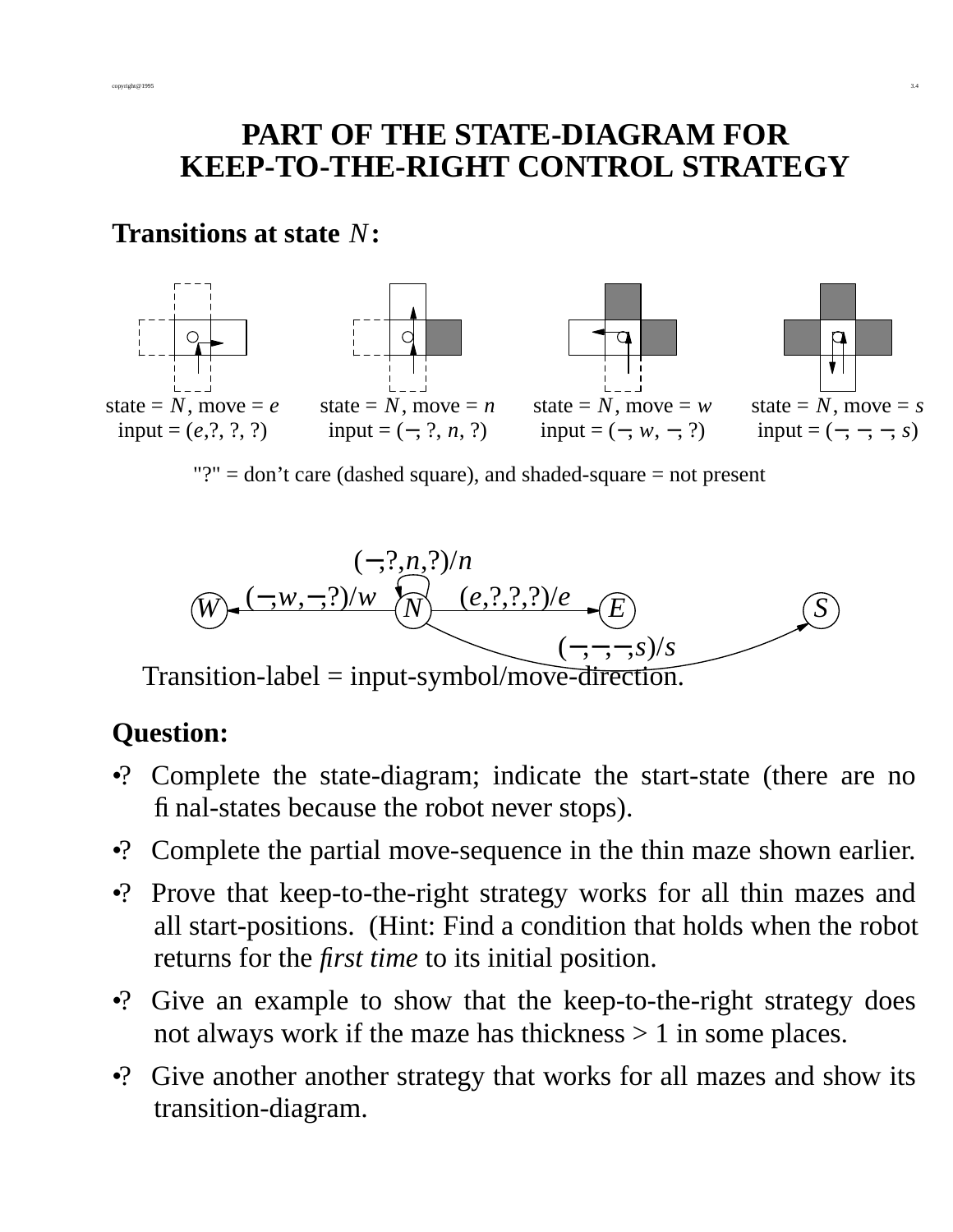### **EXERCISE.**

- 1. Find a finite-state control such that the robot will come to a deadend and stop for all thin mazes and all start-positions. (A dead-end is a square which has only one neighboring square. You do not need to go to any specific dead-end such as a northmost dead-end.) Describe in English your general strategy.
- 2. Consider the following control, which uses no control-memory. Select move-direction according to the priority:  $e > n > w > s$ irrespective of the preceding move-direction. For example, select move-direction *s* only if no other choice is possible.

Show a thin maze  $M$  and a start-position for which this strategy fails, i.e., does not lead to a complete traversal of *M*. Show the move-sequence of *R* based on the above strategy.

3. What can you say about the following strategy:

First visit all squares that are 1 step away from the initial position, then visit the squares that are 2 steps away from the initial position, etc. (The robot may have to return to previously visited squares in between as it explores more and more distant squares.)

Show a possible sequence of squares (say, for 15 moves or so) visited by this strategy for the following maze using the numbering of squares as indictated; only show the new squares visited (ignoring repeated visits to any square). Assume the initial position to be 1. What could be a potential problem in implementing this strategy by a finite control?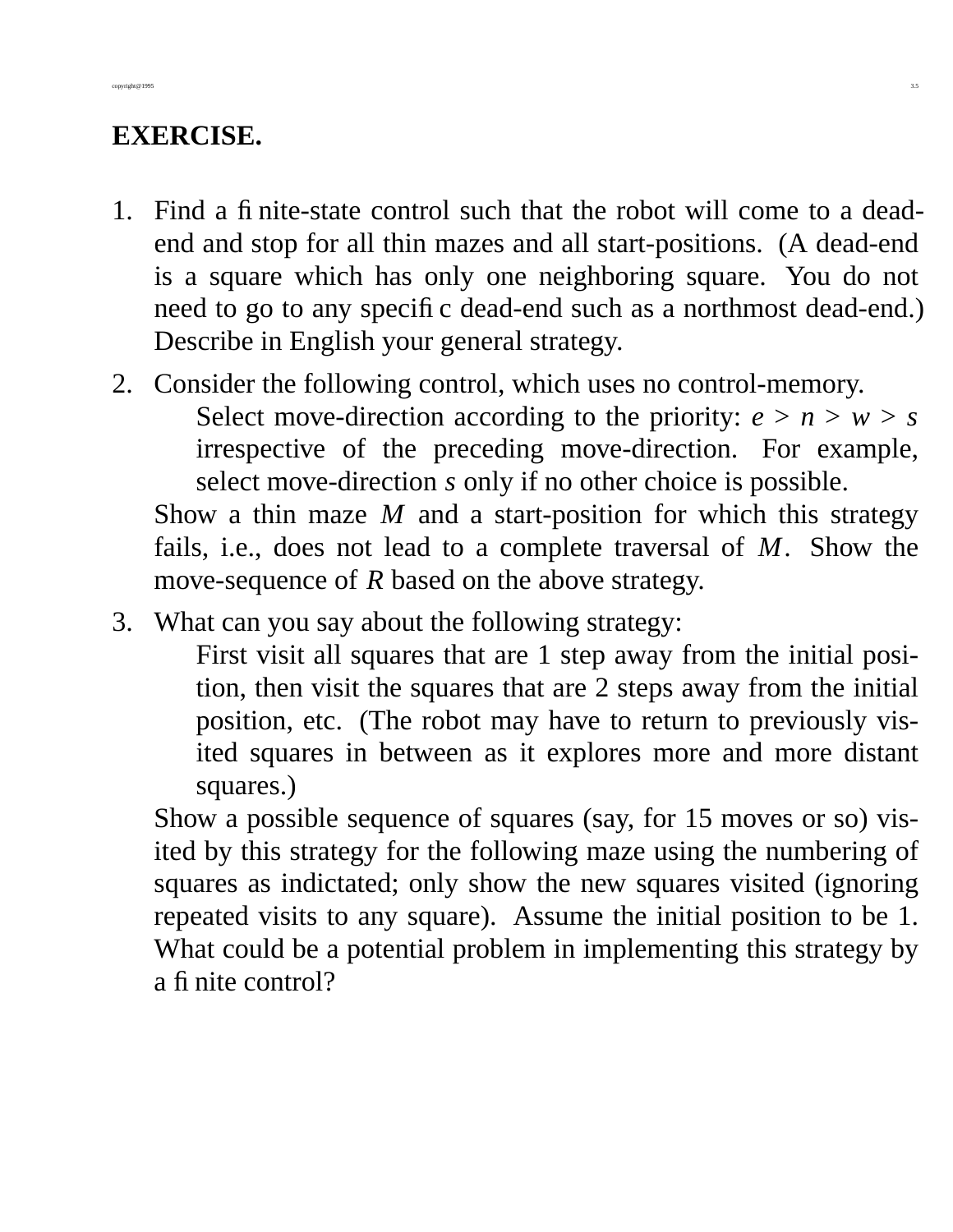

- 4. Consider a fixed general maze *M*, which maybe a region (convex or non-convex) and which may have cycles and holes, in particular. Given a starting position  $s$  in  $M$ , we can consider all possible move sequences in *M* from *s*, and represent these move sequences using the symbols in  $\Sigma = \{e, w, n, s\}$ . The empty string  $\lambda$  will represent the empty move-sequence. Let  $L(M, s)$  denote the language of these move-sequences over the alphabet  $\Sigma$ .
	- (i) Consider the following maze and the starting position  $s = 1$ .



What is the language *L*(*M*, *s*)? Give an English description of the language?

(ii) Show that  $L(M, s)$  is regular for all M and arbitrary position *s* in *M*. Illustrate your answer by designing an FSA for the language in (i); the number of states may depend on *M*. Keep your design simple, name your states properly, and draw your state diagram in a way that shows its relationship to *M*; don't forget to specify the final-states. You do not need to show the error state. Also show your FSA for each of the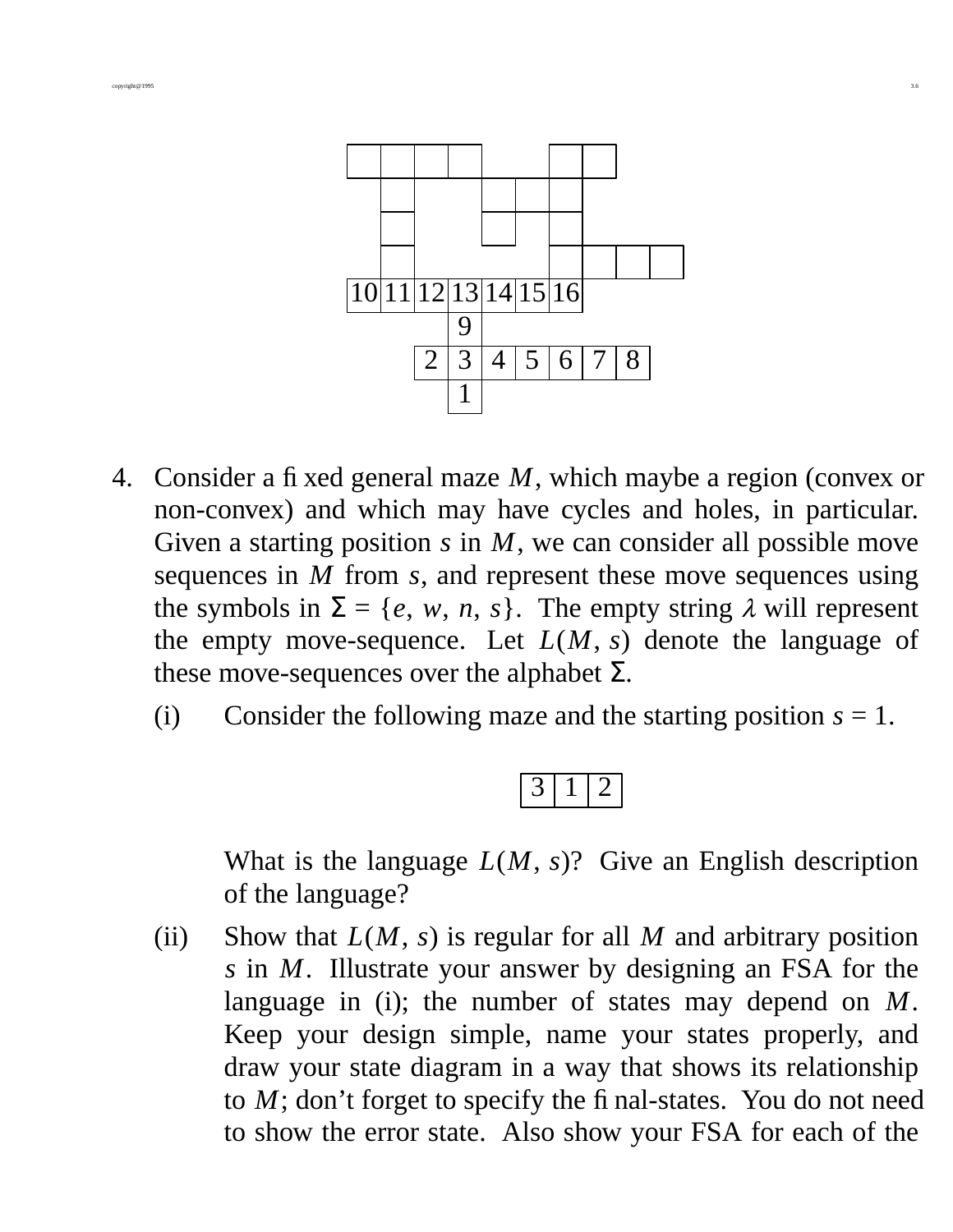following mazes, with the start-position 1 in each case.

|--|--|--|

- (iii) What does the quotient language  $L(M, s)/x$  corresponds to (in the general case)? Illustrate your answer for the second maze in (ii) and the strings  $x = e^{i w}$  and  $x = e^{i w}$ .
- (iv) Given two mazes  $M_1$  and  $M_2$ , and the associated starting positions  $s_1$  and  $s_2$  in them, under what conditions will we have  $L(M_1, s_1) = L(M_2, s_2)$ ?
- (v) Suppose we define  $L(M) =$ *all*-*s*  $∪ L(M, s)$ . Show that  $L(M)$  is a regular language for all *M*. Under what condition, will we have  $L(M_1) = L(M_2)$ ?
- (vi) Could we use the observation in (v) to design a method (algorithm) to test  $M_1 = M_2$  for any two given mazes? Can we represent (the computations in) your method by an FSM? (What are its inputs and outputs?)
- (vii) Which of your conclusions/observations in (i)-(vi) will not be valid if *M* is an infinite maze (still connected in one piece)?
- 5. Consider a variation of the FSM for traversing a maze using the "keep to the right" policy, where the robot comes to a stop when it reaches a dead-end. Now we present to the robot all *L*-shaped mazes shown below with  $k + 2$  ( $k \ge 1$ ) squares in the horizontalchain and  $k + 1$  squares in the vertical-chain. The start-position of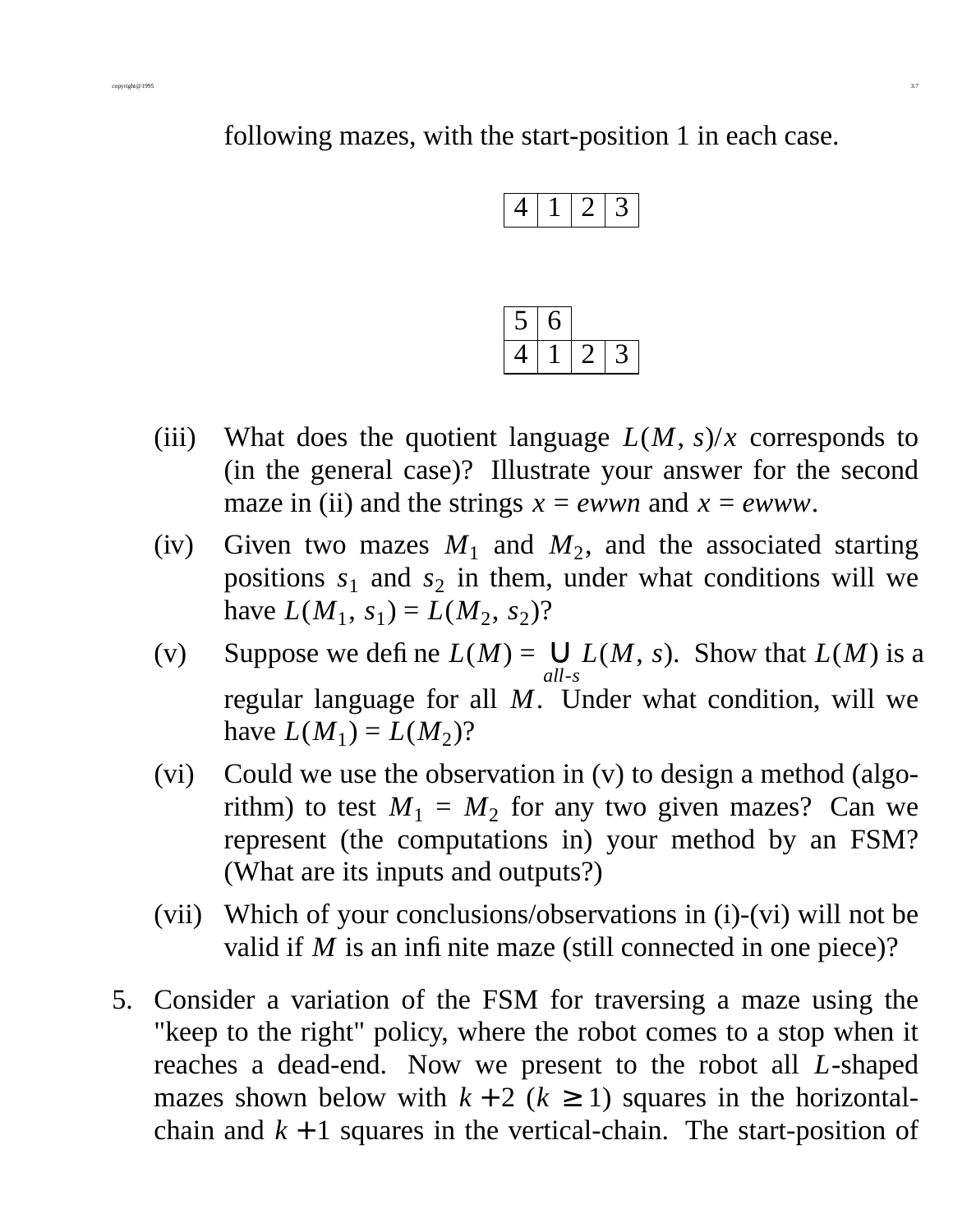the robot is next to the leftmost square in the horizontal-chain.



The language of move-sequences produced by all such mazes is

$$
L = \{e^k n^k : k \ge 1\}
$$
, which is non-regular.

How is it that the underlying FSM in the robot is responsible for generating a non-regular language?

6. A maze is said to be *h-convex* ('*h*' for "horizontal") if the following condition holds:

> If *A* and *B* are any two squares in the maze that are in the same horizontal row, then all squares between them are also in the maze. (See the squares marked 1 and 3 below.)

The notion of *v-convexity* ('*v*' for "vertical") is defined similarly. Finally, a maze is *convex* if it is both h-convex and v-convex. Shown below is an an example of a convex maze. In particular, the maze is not just a thin pathway any more, it has thickness; also, the thickness may be different in different places. If we remove any of the squares 1, 2, and 3, the maze still remains convex; however, removal of the square 4 destroys both *h*-convexity and *v*-convexity.

Design an FSM which finds (and stops) at a (any) northmost square in a convex maze irrespective of where it is placed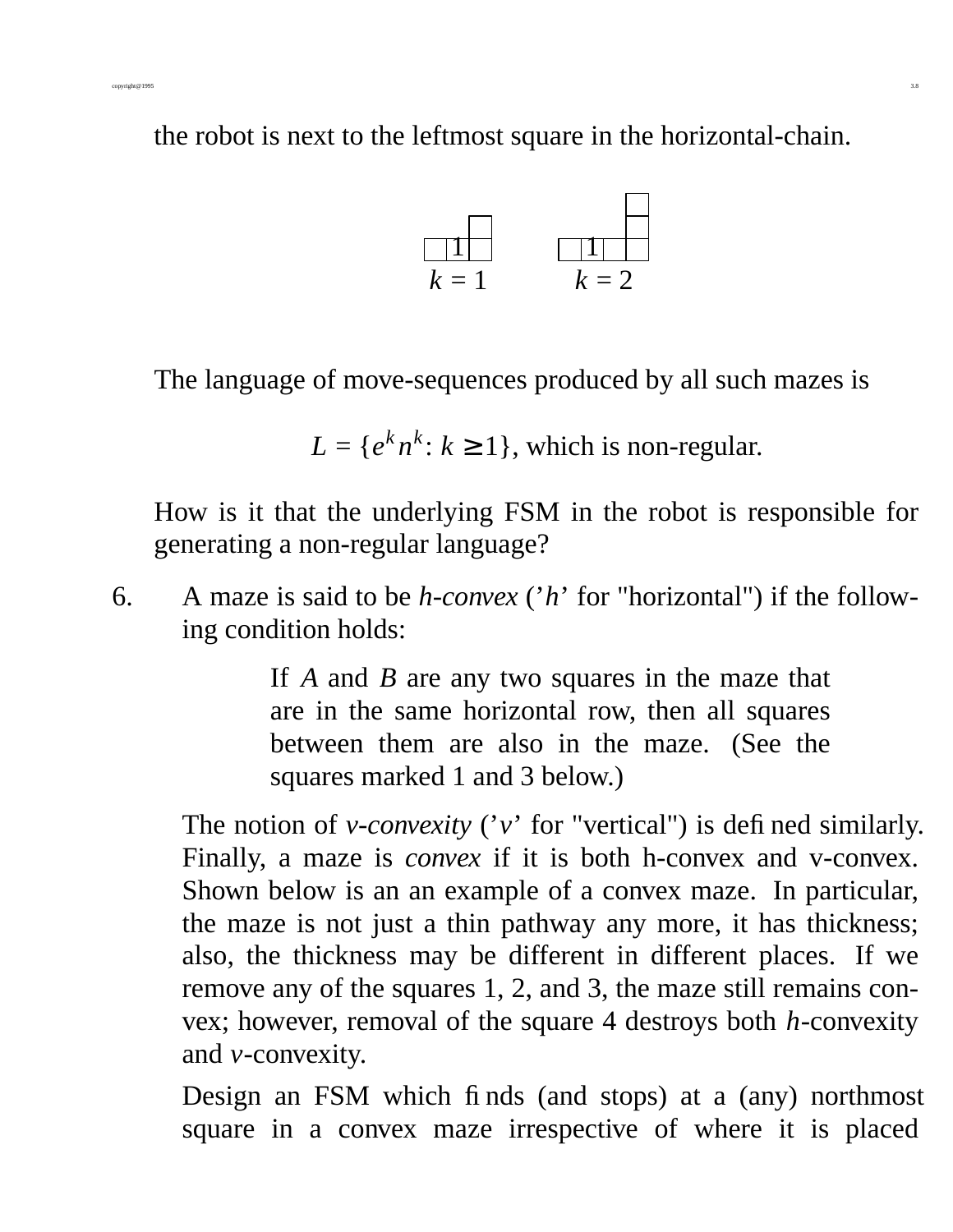

initially. State in English the general "strategy" used by your FSM.

Submit the run of the program using the above maze for each of the starting positions marked 1, 2, 3, and 4. Also, mark the path (on your paper submission) taken by the robot in reaching the final position in each case.

7. Design a finite-state control which will visit all squares of a convex maze repeatedly without ever stopping. (Hint: use the "horizontal sweeps" strategy, where the robot visits each horizontal strip all the way to the left and to the right before it moves to the next strip up. When it cannot go up any more, then it repeats the process, going down and visiting each horizontal strip completely on the way before stepping down to the next horizontal strip.)

Show the program output, including your transitions, for the convex maze shown in Problem 8.

8. Consider an arbitrary (finite and connected) region such as shown below, with possibly one or more holes. Design an finite-state control so that the robot will traverse along the outer-boundary of